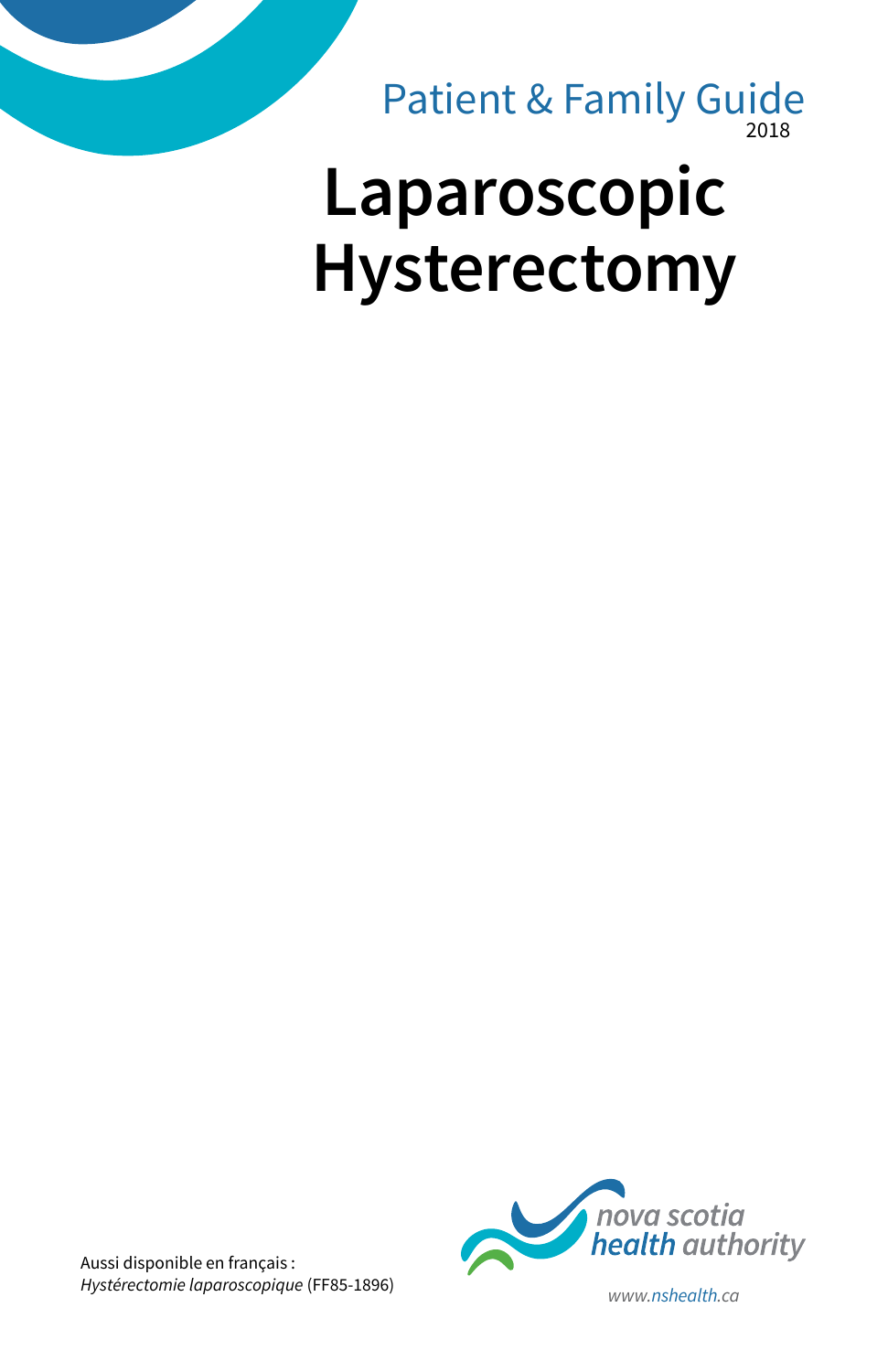# **Laparoscopic Hysterectomy**

# **What is a laparoscopic hysterectomy?**

A laparoscopic hysterectomy is an operation to remove your uterus (womb) and cervix through your vagina. The ovaries and fallopian tubes are often taken out at the same time. Depending on your diagnosis, the lymph nodes in your pelvis may be removed as well.

Laparoscopic means the operation is done using a laparoscope (tube with a light on the end) that lets your doctor do surgery without having to make big incisions (cuts). The doctor will make 3 or 4 small incisions in your abdomen (stomach area) for the laparoscope. The surgery will be done through these incisions.

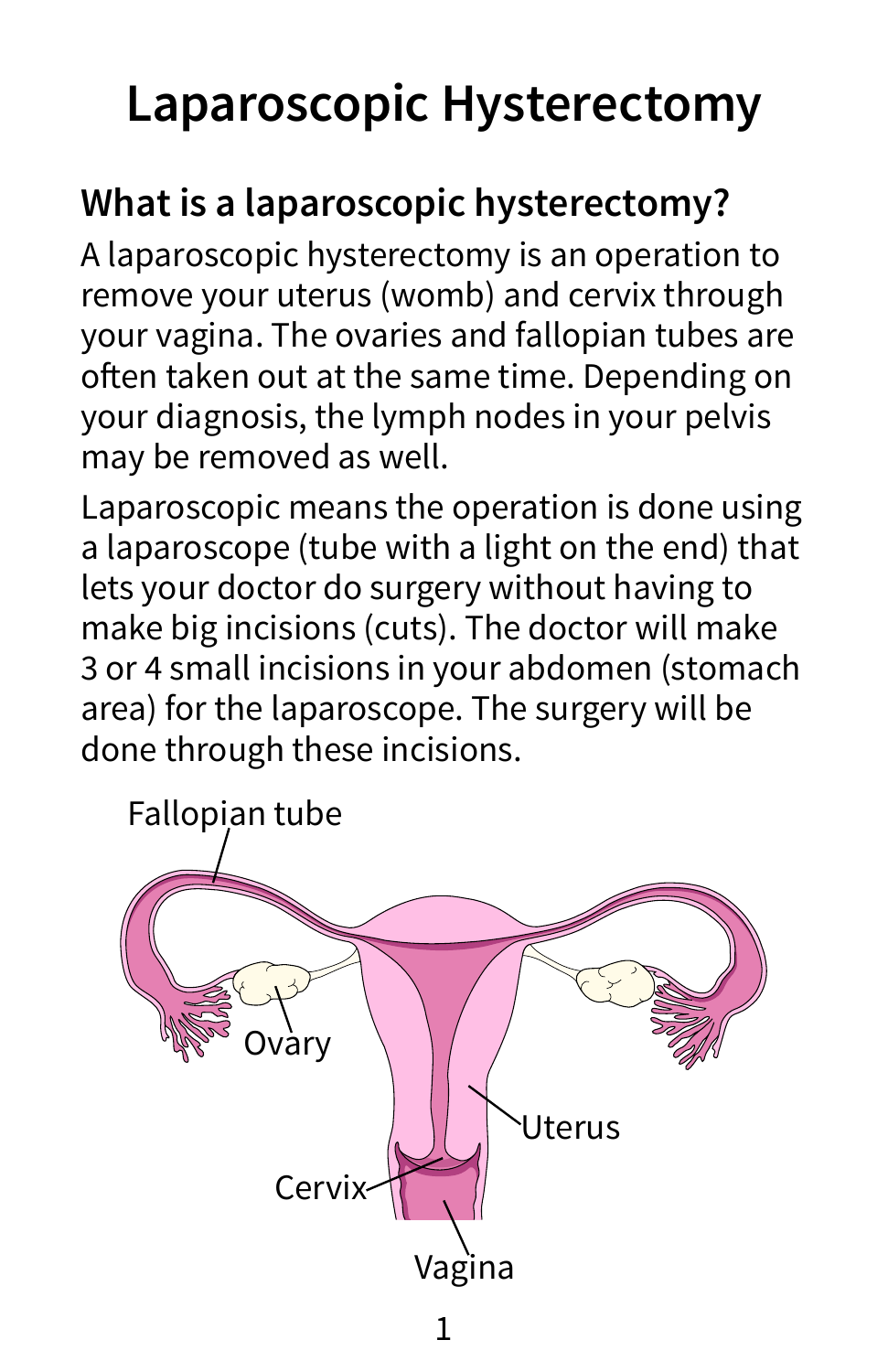

## **Before surgery**

- Testing (e.g. blood tests, X-rays) may be done.
- Do not eat or drink after midnight the night before your surgery.

# **After surgery**

After surgery you will have:

- 3-4 small incisions in your abdomen.
- An intravenous (IV) to give you fluids. The IV will be taken out when you are able to drink.
- A catheter (tube) in your bladder to drain urine (pee), if needed.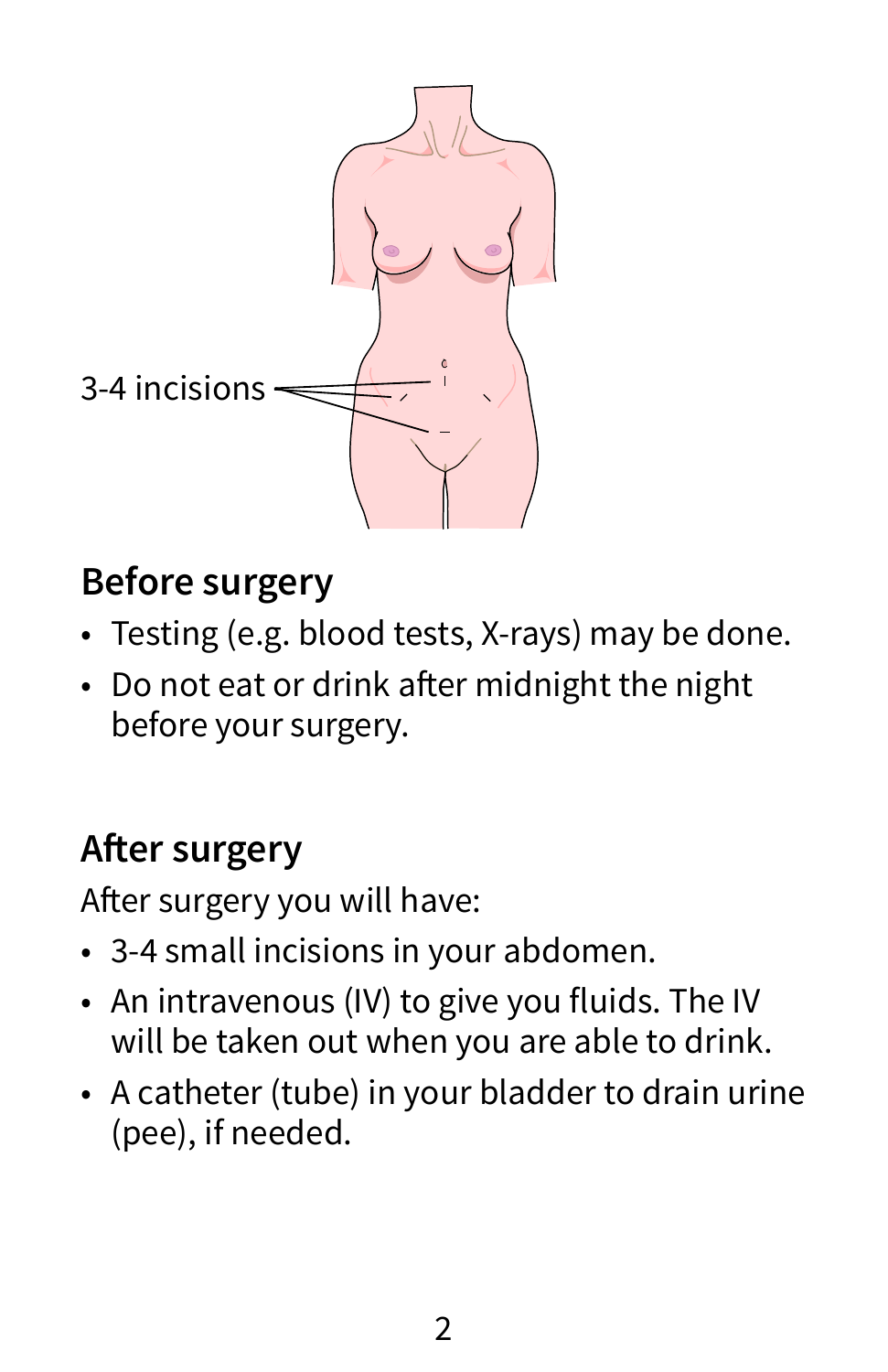### **Breathing**

You will be asked to take deep breaths and cough every 1-2 hours. You will be given an Incentive Spirometer (device that helps you take slow deep breaths) to help you with this. This helps to prevent lung problems such as pneumonia.

#### **Pain**

You will feel sore the first few days after surgery. You will be given medication to help with the pain. Please tell your nurse when you are starting to feel sore instead of waiting until the pain gets bad. Pain medication can be given every 3-4 hours as needed.

#### **Activity**

Your nurse will help you to get out of bed after surgery. You can help your recovery by getting up and walking as much as you can.

#### **Food**

You can eat and drink soon after surgery. When you are drinking well, the IV will be taken out.

#### **Vaginal bleeding**

Light vaginal bleeding is normal. It may be reddish to brownish discharge. While you are in hospital, your nurse will check with you to see how much discharge you are having. Continue to wear pads when you are at home.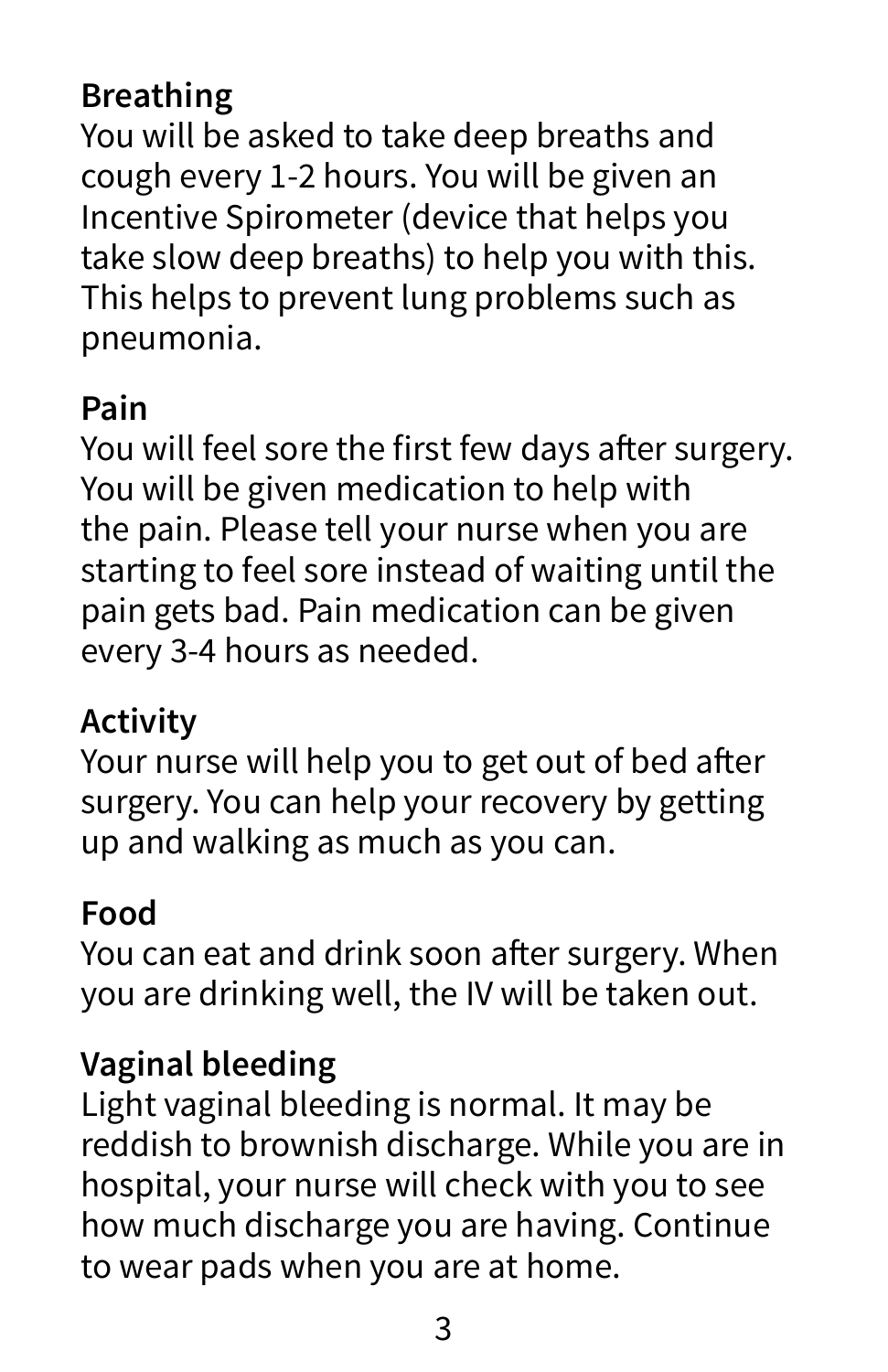#### **Incision care**

Keep your incisions clean and dry. If you have strips of tape (called Steri-Strips™) on your incisions, you can remove them 5-7 days after surgery, or they may fall off on their own.

#### **Blood clots**

In the hospital you may get an injection of a blood-thinning medicine called Fragmin®. This injection, plus moving your feet and legs every hour, will help prevent blood clots from forming.

#### **Menstrual cycle**

- After a hysterectomy, you will no longer have menstrual periods.
- If both of your ovaries were removed, you will go through menopause.

## **At home**

Please read the pamphlet, At Home After *Gynecological Surgery*.

- Keep your incisions clean and dry.
- You will tire easily. Gradually go back to your normal activities.
- Do not lift anything heavier than 15 pounds for 4-6 weeks.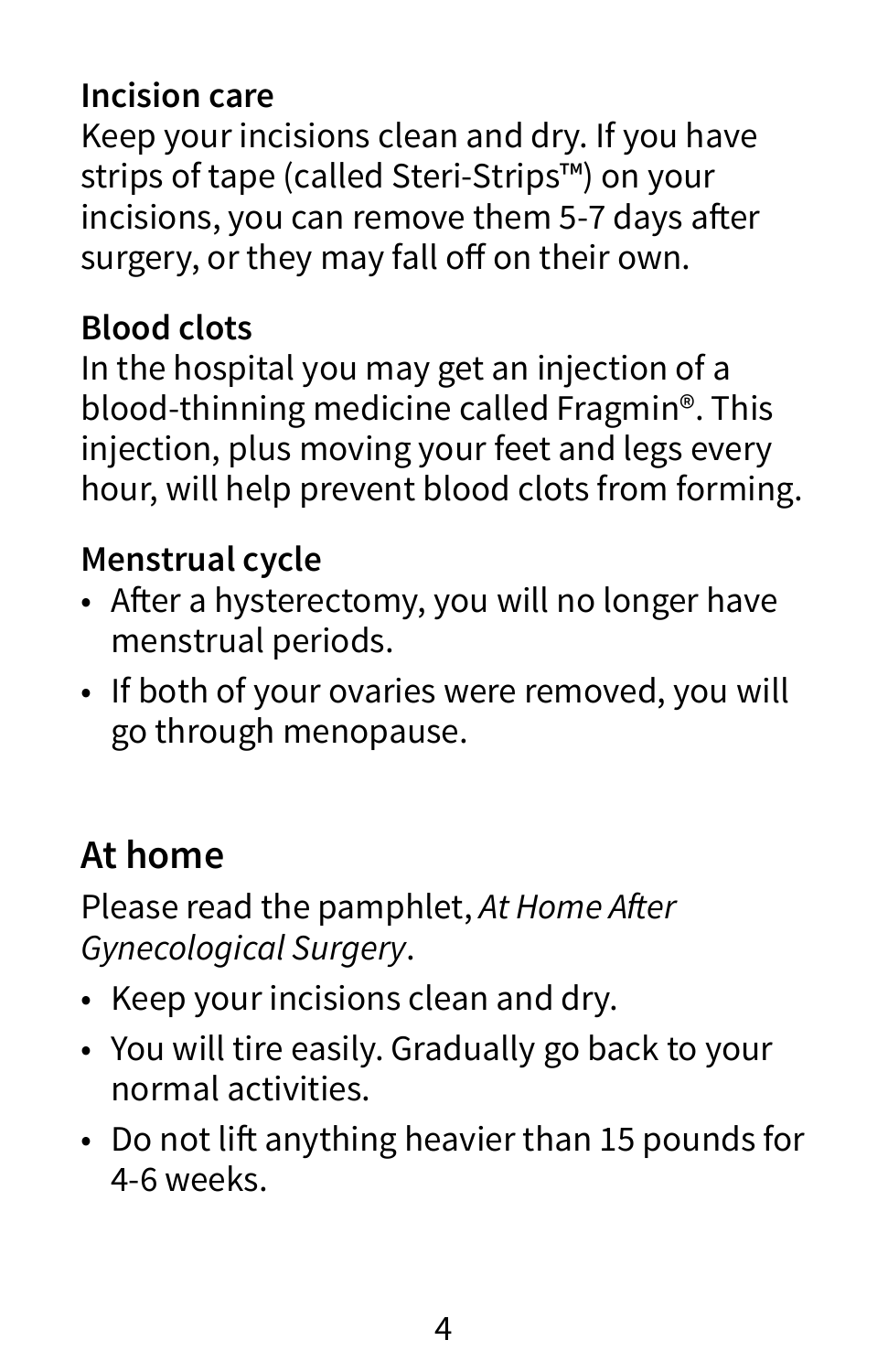- You may have reddish to brownish discharge from your vagina for 1-2 weeks. Contact your doctor if the discharge becomes heavier than a normal period, has a foul odour (bad smell), or if there is heavy bleeding.
- Do not use tampons for 6 weeks.

#### **Sex**

Do not have sexual intercourse (sex) for about 6 weeks after surgery. You can engage in other sexual activities, such as cuddling, caressing and embracing, as you wish.

You and your partner should start slowly and gently. Water-based lubricants may be helpful if sex is uncomfortable.

Your abdomen may feel tender. It may take several months before you feel completely comfortable. You may want to try intercourse positions that take pressure off your abdomen, such as side-lying or being on top.

Each woman reacts in a different way to this surgery. You may feel worried about its effects on you and your partner. This is normal. Give yourself time to adjust physically and emotionally. Most women get back to their normal routines and activities within a few months after surgery.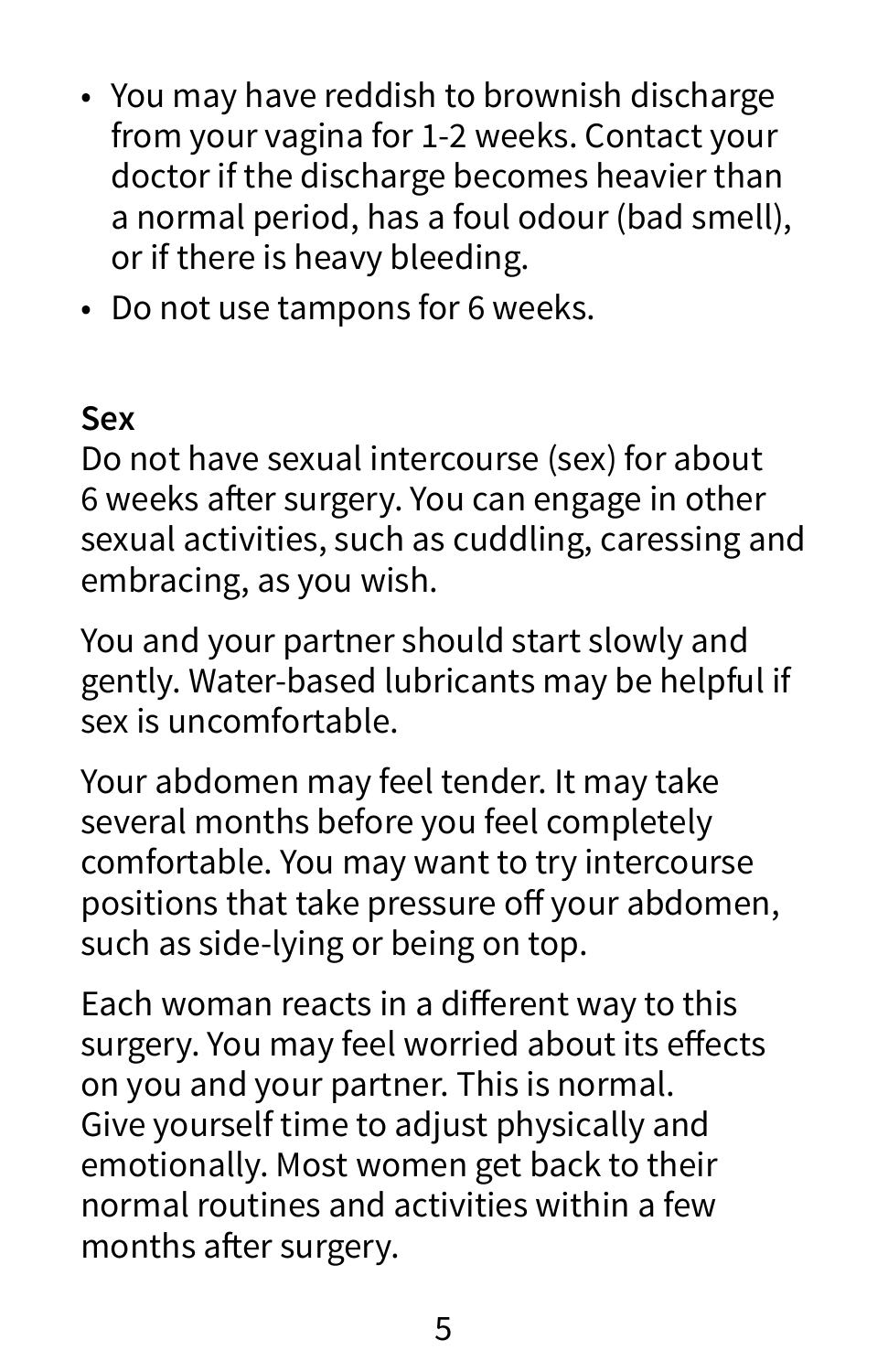#### **Call your doctor or go to the nearest Emergency Department if you have:**

- › fever (temperature of 38.5˚C or 101.3˚F or higher)
- › more redness, swelling or warmth around your incisions
- › more pain or tenderness around your incisions
- $\rightarrow$  separation of the edges of an incision
- $\rightarrow$  drainage from your incisions
- $\rightarrow$  vaginal discharge that is heavier than a normal period or has a bad smell
- $\rightarrow$  chest pain, shortness of breath, or pain, redness and swelling of one leg, as these can be signs of a blood clot

#### **Resources**

Canadian Cancer Society 1-888-939-3333 www.cancer.ca

Call or visit the website for information on sexuality and cancer.